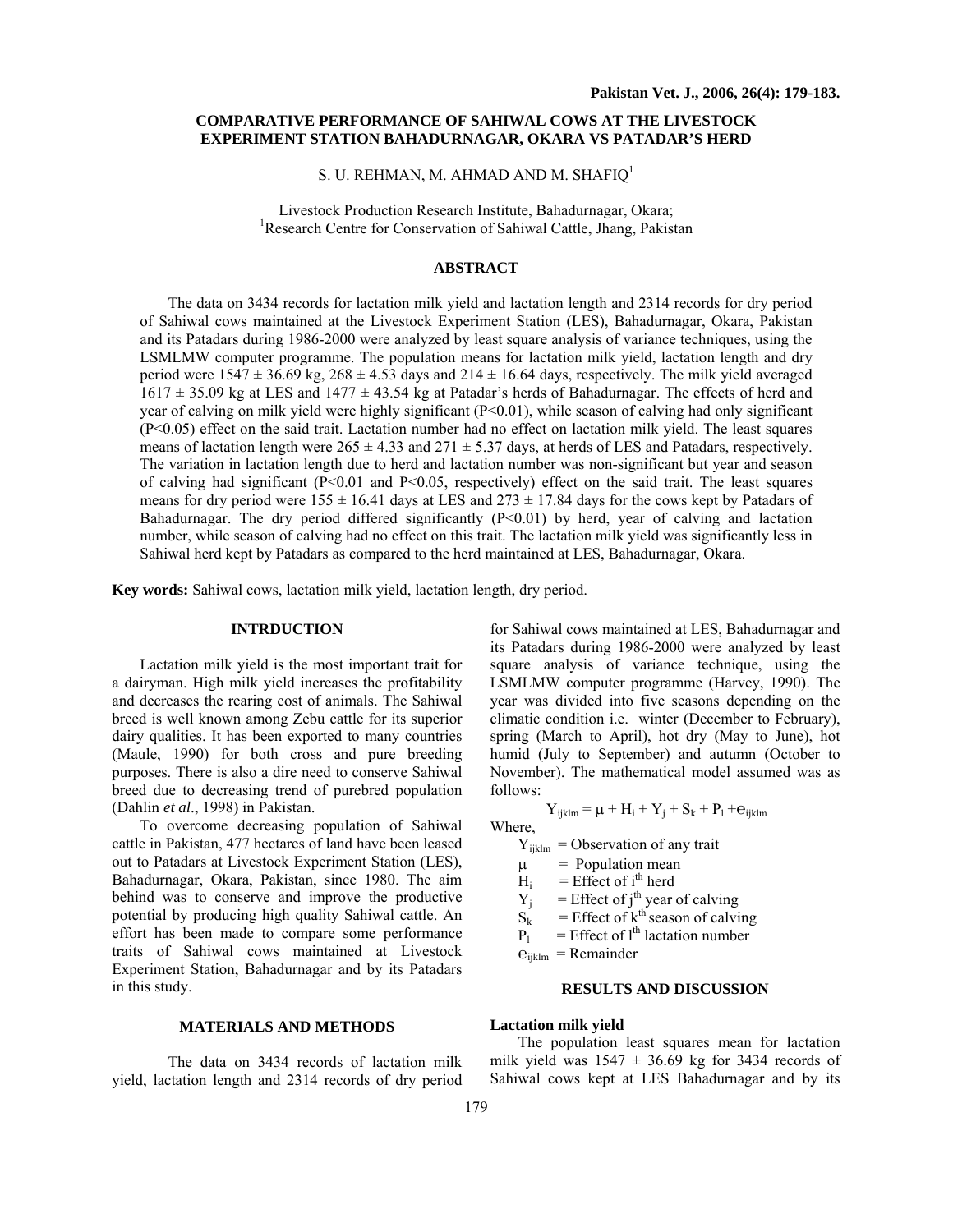Patadars (Table 1). The least squares mean for lactation milk yield from 2548 Sahiwal cows was  $1617 \pm 35.09$ kg at LES Bahadurnagar. Almost similar result (1632  $\pm$ 23.65) was reported by Shafiq *et al*. (1992). The lactation milk yield of 886 Sahiwal cows of Patadars averaged  $1477 \pm 43.54$  kg. These results are comparable with the results ( $1475 \pm 651$  kg) reported by Bajwa *et al*. (2002). The analysis of variance showed that the lactation milk yield differed significantly (P<0.01) between herds (Table 2). Moreover, the effect of calving year and season also showed significant variation for this trait. However, the effect of lactation number (parity) was non-significant. The non-significant variation for lactation number, especially for first three lactations might be due to the reason that data were pooled from LES Bahadurnagar and Patadar's herds in this case. The management of the Patadar's herd was comparatively poor, which was mixed up with the LES Bahadurnagar herd. So the effect of parity showed non-significant variation.

The cows calved during the year 1987 had highest milk yield (1691  $\pm$  54.81 kg), while the lowest milk yield (1325  $\pm$  61.68 kg) was recorded during 1994. This value is partially in agreement with  $1369.87 \pm 48.15$  kg reported by Shafiq *et al*. (1995). The cows calved in autumn season had the highest milk yield (1633  $\pm$ 49.76 kg) and those calved in hot humid season had the lowest milk yield (1474  $\pm$  46.47). These results are comparable with the study reported by Javed *et al.*  $(2000)$ . Bajwa *et al.*  $(2004^{\circ})$  studied environmental factors affecting lactation milk yield and lactation length in Sahiwal cows and indicated that year and season of calving had significant effect on lactation milk yield

The average milk yield in this study was similar to the earlier studies on Sahiwal cattle in Pakistan. Ahmad (1993) used data from LES, Bahadurnagar Okara, Pakistan from 1966 to 1991 and reported that average milk yield of these cows was  $1692 \pm 484$  kg. In his study lactations of 180-308 days durations were used. Moreover, the effect of year and season of calving showed significant variation for the trait. Iqbal (1996) reported a higher average of  $1971 \pm 473$  kg for this station when lactations were 308 days in length. Dahlin *et al*. (1998) lately published average yield of 1477 kg for an average lactation length of 256 days for 11 institutional herds in Pakistan including the LES, Bahadurnagar. Only first three lactations were used in their study and there was no minimum for the lactation length to be indicated. Anonymous (2003) showed the mean lactation milk yield as  $1546 \pm 20.07$  kg in a mean lactation length of  $272 \pm 2.54$  days. These results were based on 1369 lactation records of 449 Sahiwal cows

maintained at LES Bahadurnagar during the period 1992-2003.

The earlier reports for LES Bahadurnagar indicated average milk yield of  $1603 \pm 648$  kg for an average lactation length of 296 days (Mohiuddin, 1987) and  $1474 \pm 648$  kg for an average lactation length of 240 days (Talbott, 1994). Ahmad (1972) reported a higher average lactation milk yield of  $2384 \pm 775$  kg for Allahdad Cattle farm with an average lactation length of 321 days. Javed (1999) reported average lactation milk yield of  $1980 \pm 927$  kg for LES Jahangirabad. The average lactation length was 267 days for these 6780 lactations which were required to have a length of at least 150 days. The variation in these estimates may be due to size of data set, location, method of analysis used and differences in managemental practices at different farms and time periods.

### **Lactation length**

The population least squares mean for lactation length was  $268 \pm 4.53$  days. The comparable result (259)  $\pm$  71 days) for length of lactation was stated by Dahlin *et al.* (1998). The least squares mean for lactation length was  $265 \pm 4.33$  and  $271 \pm 5.37$  days in Sahiwal cows at LES, Bahadurnagar and Patadar's herds, respectively (Table 1). The herd and lactation number effects were non-significant for lactation length. The maximum (305  $\pm$  6.55 days) lactation length was observed in the cows calved during 1998, while the minimum (246  $\pm$  6.55 days) was found in 1989. The cows calved in autumn season had the highest lactation length (277  $\pm$  6.14 days), while the cows calved in hot humid season had the lowest lactation length (265  $\pm$ 5.74 days). No variation was observed due to herds and lactation numbers on lactation length. The effect of calving year was highly significant  $(P<0.01)$  and season of calving had significant (P<0.05) effect on the lactation length (Table 2).

Dahlin *et al.* (1998) reported an average lactation length of 256 days for different Sahiwal herds in Pakistan, while Ahmad (1999) indicated an average lactation length of  $281 \pm 55$  days in Sahiwal cattle for the data set for the period 1968-1994. Furthermore, parity, herd, year and season of calving showed significant variation for this trait. Bajwa et al. (2004<sup>b</sup>) reported mean lactation length of  $248 \pm 67$  days on the basis of analysis of 2039 lactation records of Sahiwal cows for the period from 1990 to 2000. Higher average lactation length of  $321 \pm 68$  days has also been reported by Ahmad *et al*. (1978).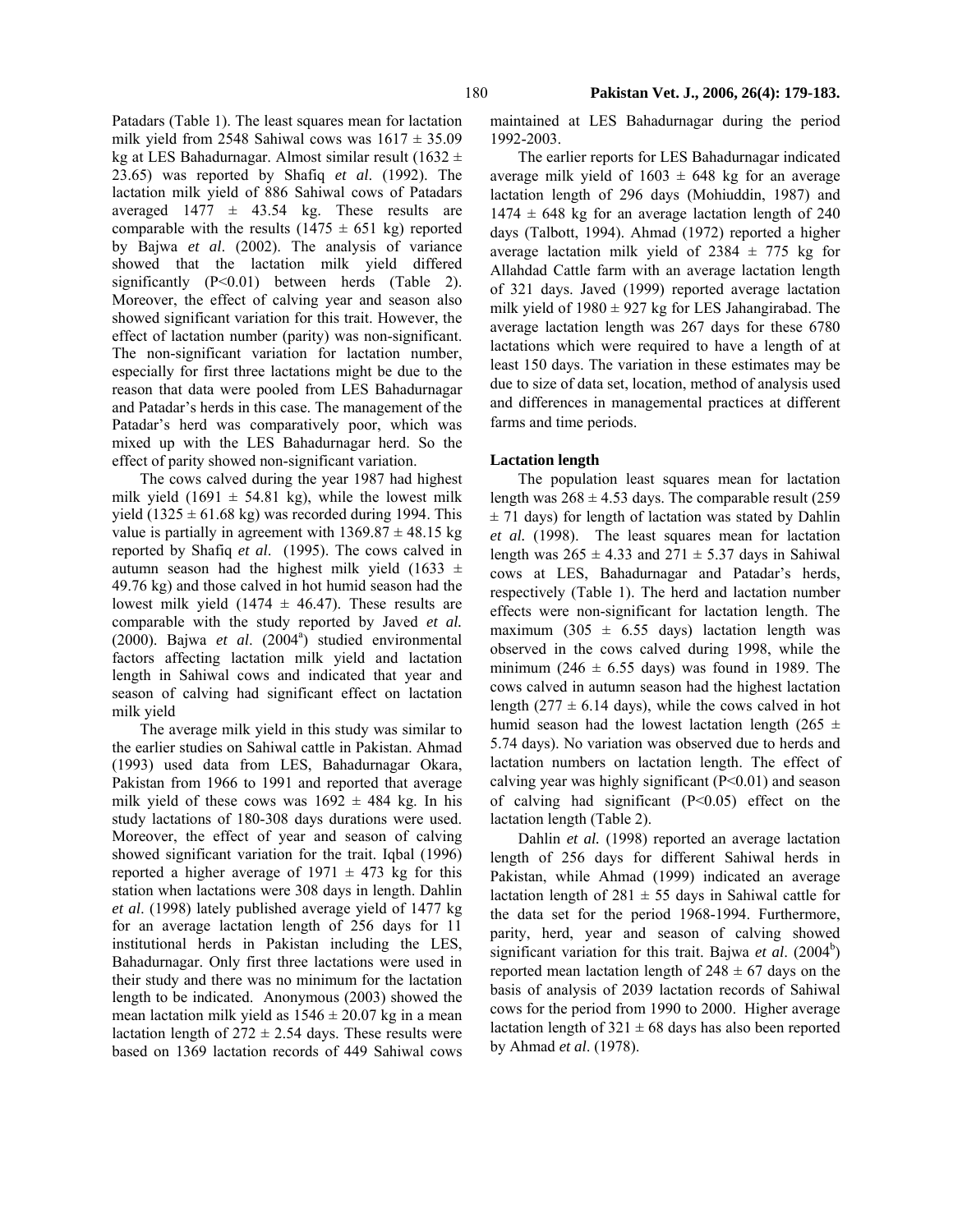| ۰.<br>M<br>۰. |  |
|---------------|--|

| <b>Particulars</b>        | No. of | <b>Lactation milk</b> | <b>Lactation length</b> | No. of Obs. | Dry period      |
|---------------------------|--------|-----------------------|-------------------------|-------------|-----------------|
|                           | Obs.   | yield (Kg)            | (days)                  |             | (days)          |
| Population mean           | 3434   | 1547±36.69            | $268 \pm 4.53$          | 2314        | $214 \pm 16.64$ |
| Herd of Patadars          | 886    | 1477±43.54            | $271 \pm 5.37$          | 620         | $273 \pm 17.84$ |
| of<br>Herd<br>LES,        | 2548   | 1617±35.09            | $265 \pm 4.33$          | 1694        | $155 \pm 16.41$ |
| Bahadurnagar              |        |                       |                         |             |                 |
| <b>Years of calving</b>   |        |                       |                         |             |                 |
| 1986                      | 303    | $1628 \pm 53.68$      | $255 \pm 6.63$          | 236         | $211 \pm 19.53$ |
| 1987                      | 281    | $1691 \pm 54.81$      | $272 \pm 6.77$          | 218         | $213 \pm 19.57$ |
| 1988                      | 303    | $1569 \pm 52.94$      | $256 \pm 6.54$          | 225         | $230 \pm 19.37$ |
| 1989                      | 300    | $1535 \pm 53.03$      | $246 \pm 6.55$          | 215         | $253 \pm 19.14$ |
| 1990                      | 316    | $1591 \pm 52.70$      | $257 \pm 6.51$          | 193         | $194 \pm 20.08$ |
| 1991                      | 204    | $1586 \pm 59.80$      | $266 \pm 7.38$          | 144         | $226 \pm 20.88$ |
| 1994                      | 202    | $1325 \pm 61.68$      | $249 \pm 7.61$          | 131         | $247 \pm 20.06$ |
| 1995                      | 213    | $1448 \pm 60.41$      | $257 \pm 7.46$          | 157         | $236 \pm 20.99$ |
| 1996                      | 251    | $1509 \pm 57.19$      | $270 \pm 7.06$          | 212         | $233 \pm 19.78$ |
| 1997                      | 245    | $1443 \pm 56.31$      | $276 \pm 6.95$          | 199         | $226 \pm 19.81$ |
| 1998                      | 302    | $1611 \pm 53.04$      | $305 \pm 6.55$          | 225         | $230 \pm 19.53$ |
| 1999                      | 269    | $1553 \pm 54.65$      | $293 \pm 6.75$          | 132         | $168 \pm 21.47$ |
| 2000                      | 245    | $1618 \pm 56.85$      | $280 \pm 7.02$          | 27          | $115 \pm 35.46$ |
| <b>Seasons of calving</b> |        |                       |                         |             |                 |
| Winter                    | 1177   | $1543 \pm 40.83$      | $261 \pm 5.04$          | 775         | $207 \pm 17.42$ |
| Spring                    | 793    | $1551 \pm 42.78$      | $267 \pm 5.28$          | 555         | $231 \pm 17.55$ |
| Hot dry                   | 495    | $1474 \pm 46.47$      | $265 \pm 5.74$          | 342         | $211 \pm 18.41$ |
| Hot humid                 | 580    | $1536 \pm 44.38$      | $270 \pm 5.48$          | 382         | $205 \pm 18.23$ |
| Autumn                    | 389    | $1633 \pm 49.76$      | $277 \pm 6.14$          | 260         | $217 \pm 19.23$ |
| <b>Lactation number</b>   |        |                       |                         |             |                 |
| 1                         | 956    | $1509 \pm 24.10$      | $269 \pm 2.97$          | 706         | $261 \pm 6.84$  |
| $\overline{2}$            | 730    | $1510 \pm 27.19$      | $267 \pm 3.36$          | 497         | $208 \pm 7.10$  |
| $\overline{3}$            | 533    | $1512 \pm 31.81$      | $267 \pm 3.93$          | 366         | $212 \pm 9.12$  |
| $\overline{4}$            | 398    | $1552 \pm 36.93$      | $275 \pm 4.56$          | 272         | $226 \pm 10.64$ |
| 5                         | 297    | $1461 \pm 42.74$      | $260 \pm 5.28$          | 197         | $202 \pm 12.32$ |
| 6                         | 208    | $1538 \pm 50.85$      | $270 \pm 6.28$          | 124         | $206 \pm 15.31$ |
| $\overline{7}$            | 150    | $1518 \pm 59.52$      | $271 \pm 7.35$          | 77          | $226 \pm 19.15$ |
| 8                         | 80     | $1702 \pm 80.08$      | $273 \pm 9.89$          | 39          | $201 \pm 26.57$ |
| 9                         | 45     | $1419 \pm 106.21$     | $262 \pm 13.11$         | 20          | $234 \pm 36.74$ |
| 10                        | 20     | $1523 \pm 158.13$     | $250 \pm 19.52$         | 10          | $228 \pm 51.83$ |
| 11                        | 17     | $1395 \pm 266.69$     | $250 \pm 32.92$         | 6           | $154 \pm 73.23$ |

 **Table 1: Least squares means (± SE) for lactation milk yield, lactation length and dry period** 

The study of Javed (1999) for Sahiwal cattle at LES Jahangirabad indicated an average lactation length of  $267 \pm 63$  days. The later report of Javed *et al.*  $(2001^a)$ showed the mean lactation length as  $214 \pm 95$  days. These findings were based on data set for lactation records of 1071 Sahiwal cows from four Livestock Experiment Stations in Punjab, Pakistan. So keeping in view the cattle standard, lactation length is much lower than breeds like Friesian. Syrstad (1993) has reported that generally the lactation length is much smaller in Zebu cattle than Taurines. The findings thus of this study are in line with most of earlier studies on Sahiwal cattle (Dahlin *et al.*, 1998; Javed *et al.*, 2001<sup>b</sup>; Sattar *et al*., 2003).

### **Dry period**

The population least squares mean for dry period was found to be  $214 \pm 16.64$  days from 2314 records of Sahiwal cows. Similar mean value  $(221.68 \pm 5.20 \text{ days})$ was reported by Javed *et al.* (2000) for the 1<sup>st</sup> lactation in Sahiwal cattle. The least squares mean for dry period was  $273 \pm 17.84$  days for the Sahiwal cows kept by Patadars, while it was  $155 \pm 16.41$  days for the cows kept at LES Bahadurnagar, Okara (Table 1). The longest dry period (253  $\pm$  19.14 days) was observed during the calving year 1989, while the lowest (115  $\pm$ 35.46 days) was observed in the year 2000. Similarly, the longest mean dry period was observed in the first lactation (261  $\pm$  6.84 days), while the shortest (154  $\pm$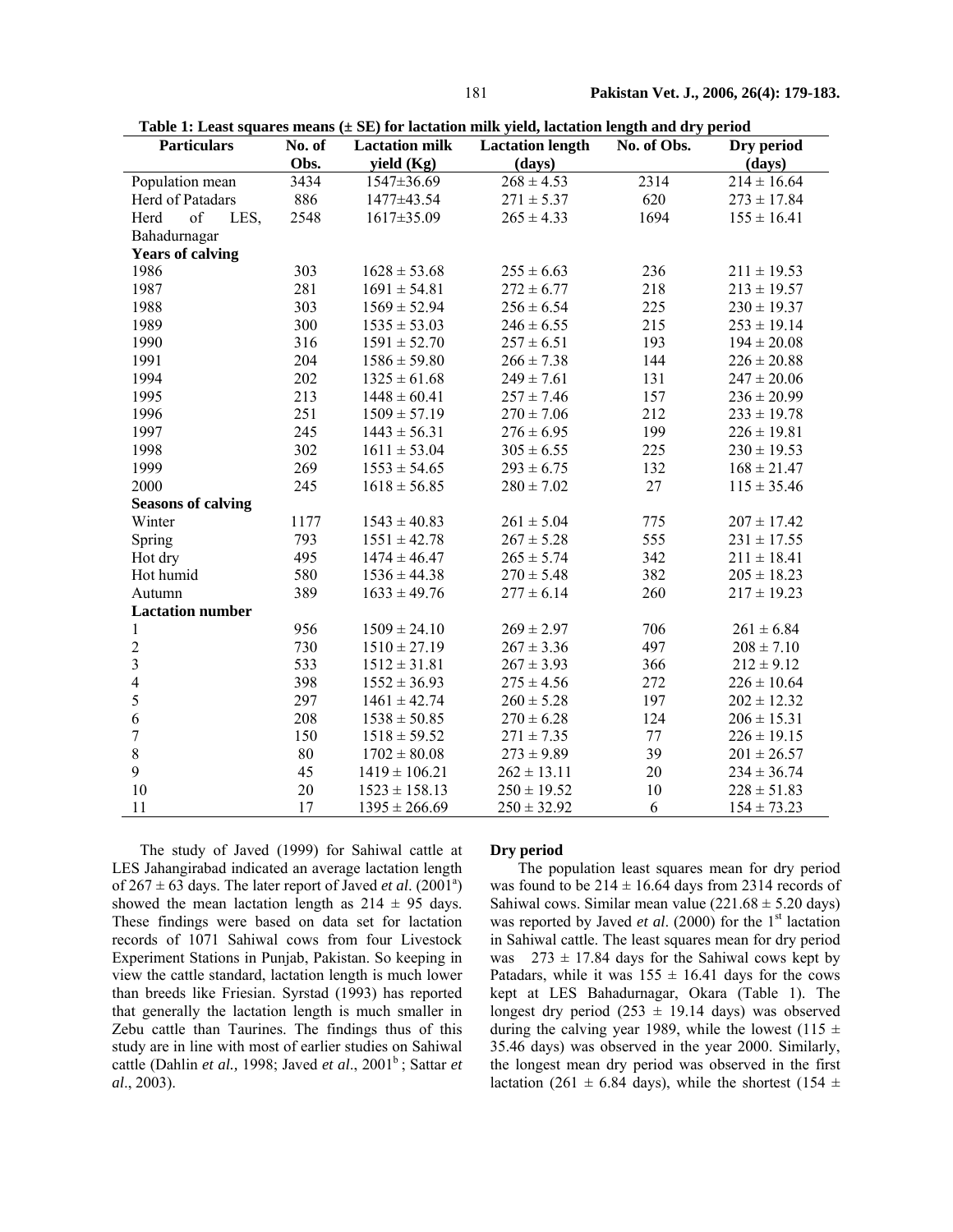| <b>Source of variation</b> |      | <b>Lactation milk</b> | <b>Lactation length</b> |      | Dry period   |
|----------------------------|------|-----------------------|-------------------------|------|--------------|
|                            | DF   | vield                 |                         | DF   |              |
|                            |      | F-ratio               | F-ratio                 |      | F-ratio      |
| Herd                       |      | $22.543$ **           | $2.732^{NS}$            |      | 205.426**    |
| Year of calving            | 12   | $4.321***$            | $10.914***$             | 12   | $3.953***$   |
| Season of calving          | 4    | 2.822*                | $2.556*$                |      | $2.335^{NS}$ |
| Lactation number           | 10   | $1.208^{NS}$          | $0.795^{NS}$            | 10   | $4.232***$   |
| Remainder                  | 3404 |                       |                         | 2286 |              |

 **Table 2: Least squares analysis of variance for lactation milk yield, lactation length and dry period** 

\*\* = highly significant  $(P<0.01)$ ; \* = Significant  $(P<0.05)$ ; NS = Non-Significant

 $DF = Degree$  of freedom,

73.2 days) was noted in the  $11<sup>th</sup>$  lactation. The year of calving and lactation number had significant  $(P<0.01)$ effect on dry period, however, season of calving had no effect on this trait (Table 2).

Anonymous (1974) showed that the average dry period in 1976 calvings from 1962 to 1974 ranged from 119–134 days in Sahiwal cows. Ahmad and Ahmad (1974) reported the average first dry period of  $182 \pm 5$ days in 795 Sahiwal cows. Khan *et al.* (1992) based on 2392 lactations records in Sahiwal cattle reported an average dry period of  $192.39 \pm 6.53$  days. A later report of Ahmad (1999) showed the mean dry period in Sahiwal cows as 148 days with a range from 30 to 568 days. Moreover, the effect of parity, year and season of calving was significant, while the herd had nonsignificant effects on this trait. Javed *et al.*  $(2001<sup>b</sup>)$ reported that dry period in Sahiwal cows averaged 222  $\pm$  5.20 days for 8948 performance records from LES Jehangirabad (Khanewal).

#### **Conclusion**

It is concluded that the Sahiwal cows kept by Patadars have lower milk production potential and longer dry period due to a number of factors like traditionally management practices, poor feeding, poor livestock health cover and financial constraints etc. To overcome the problems, farmers should improve their managemental/husbandry practices.

### **REFERENCES**

- Ahmad, M., 1993. Studies on the persistency of lactation in Sahiwal cows. MSc Thesis, Univ. Agri. Faisalabad, Pakistan.
- Ahmad, M., 1999. Genetic evaluation of native and crossbred dairy cattle in Pakistan. PhD Thesis, Univ. New England, Armidale, NSW, Australia.
- Ahmad, Z., 1972. Genetic analysis of a pure herd of Sahiwal cattle. PhD Thesis, West Pakistan Agri. Univ. Lyallpur (Faisalabad), Pakistan.
- Ahmad, Z. and M. D. Ahmad, 1974. Effect of age at first calving on length of first lactation, dry period and calving interval in Sahiwal cows. J. Agri. Sci. Pakistan, 25(1): 45-48.
- Ahmad, Z., M. D. Ahmad., A. W. Qureshi., R. A. Gill and S. K. Fahmy, 1978. Genetic progress through selection in performance traits of Sahiwal cattle. Agri. Res. Rev. (Cairro), 56: 1-6.
- Anonymous, 1974. Annual Report. Directorate of Livestock Farms, Punjab, Lahore, Pakistan.
- Anonymous, 2003. Annual Report. Directorate of Livestock Production Research Institute, Bahadurnagar, Okara, Punjab, Pakistan, pp:21-24.
- Bajwa, I. R., M. S. Khan, Z. Ahmad and K. Z. Gondal, 2002. Genetic parameters of lactation milk yield as affected by lactation length adjustment procedures. Proc. 7<sup>th</sup> World Cong. Genet. Appl. Livest. Prod., INRA Dept. Genet. Anim., Castanet-Toloson, France.
- Bajwa, I. R., M. S. Khan, M. A. Khan and K. Z. Gondal, 2004<sup>a</sup>. Environmental factors affecting milk yield and lactation length in Sahiwal cattle. Pakistan Vet. J., 24(1): 23-27.
- Bajwa, I. R., M. S. Khan, M. A. Khan and K. Z. Gondal, 2004<sup>b</sup>. Comparison of different procedures for lactation length adjustment of milk yield in Sahiwal cattle. Pakistan Vet. J., 24(3): 117-120.
- Dahlin, A., U. N. Khan., A. H. Zafar, M. Saleem, M. A. Chaudhry and J. Philipsson, 1998. Genetic and environmental causes of variation in milk production traits of Sahiwal cattle in Pakistan. Anim. Sci., 66: 307-318.
- Harvey, W. R., 1990. Mixed Model Least Squares and Maximum Likelihood Computer Program (LSMLMW), PC-1 version.
- Iqbal, J., 1996. Sire evaluation on partial records in Sahiwal cattle and Nili-Ravi buffaloes. PhD Thesis, Univ. Agri., Faisalabad, Pakistan.